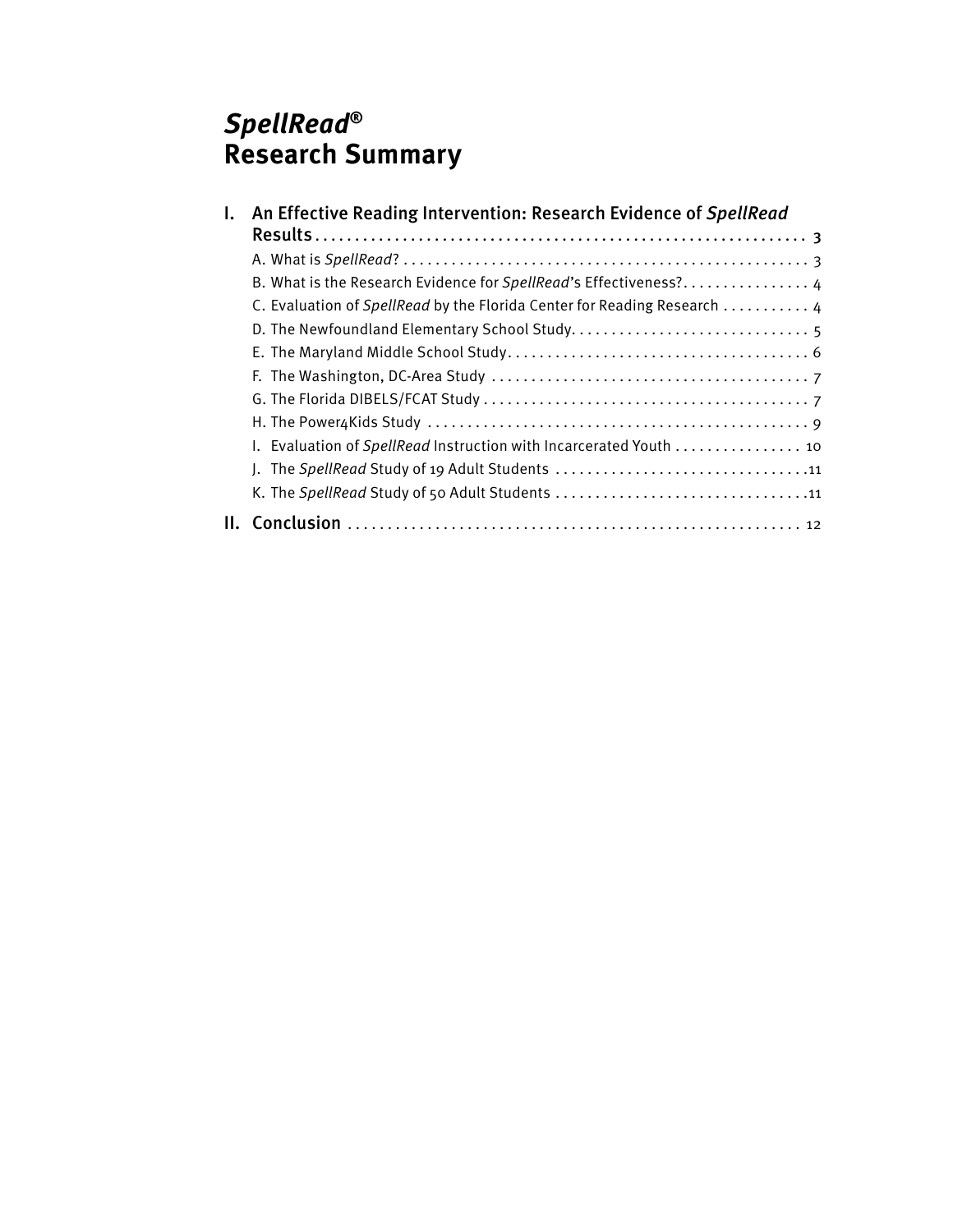# **An Effective Reading Intervention: Research Evidence of** *SpellRead* **Results**

Results from a number of experimental studies of PCI's *SpellRead*®, formerly known as *SpellRead P.A.T.*  and Kaplan K12's *SpellRead*, yield gold standard evidence that the *SpellRead* program reliably improves word-reading skills, fluency, and comprehension across diverse populations, including special education students, English-language learners, and students more than two years below grade level. Regardless of the level at which the student begins, *SpellRead* effectively ensures solid reading skill development and automaticity for every student, leading to increased student confidence, higher attendance rates, decreased grade retention, stronger subject area performance, and a lifelong love of reading and learning.

### **What is** *SpellRead***?**

*SpellRead* is an explicit, intensive, and comprehensive science-based reading intervention that integrates the five essential elements of reading instruction: phonemic awareness (*sound processing*), phonics (*sound-letter relationships*), fluency, vocabulary, and comprehension.

# **The** *SpellRead* **Instructional Cycle**

### **Linguistic Foundations**

**INSTRUCTION** begins with 35 minutes of Linguistic Foundations, a set of four phonics and phonemic awareness activities that are fast paced and kinesthetic approaches for the learner, keeping them constantly engaged in the learning process. The activities include building, listening, analyzing, blending, synthesizing, spelling, visualizing, speed reading, and games.

### **Active Reading**

**READING** includes 19 minutes of instruction, in which students apply the skills they are learning in Linguistic Foundations and become engaged with a leveled trade book that has been carefully sequenced to match the students' independent reading abilities. With a conversational approach, the teacher guides the use of strategies such as retelling, summarizing, and determining the meaning of new vocabulary.

### **Writing Connections**

**WRITING** completes each class by providing students with six minutes to write about what they have read that day. The writing experience includes getting thoughts on paper, responding critically and creatively to text, writing new story endings, and other writing strategies.

Each *SpellRead* session weaves the essential elements of reading instruction into a mastery program that enables student success from the first lesson. The program is divided into three phases. Each session, conducted with an approximate student-to-teacher ratio of 5:1, includes phonemic and phonetic activities, language-based reading, and writing.

- Phase A teaches each of the 44 sounds of the English language, beginning with those that are easiest to hear and manipulate.
- Phase B teaches the secondary vowels and consonant blends, and takes students to the two-syllable level.
- Phase C teaches the clusters, verb endings and syllabication to a polysyllabic level.

Each class also includes authentic, language-rich reading from leveled readers and popular trade books, as well as discussion and writing to ensure students learn to use this newly developed sound processing reflex in combination with their oral language when reading and writing.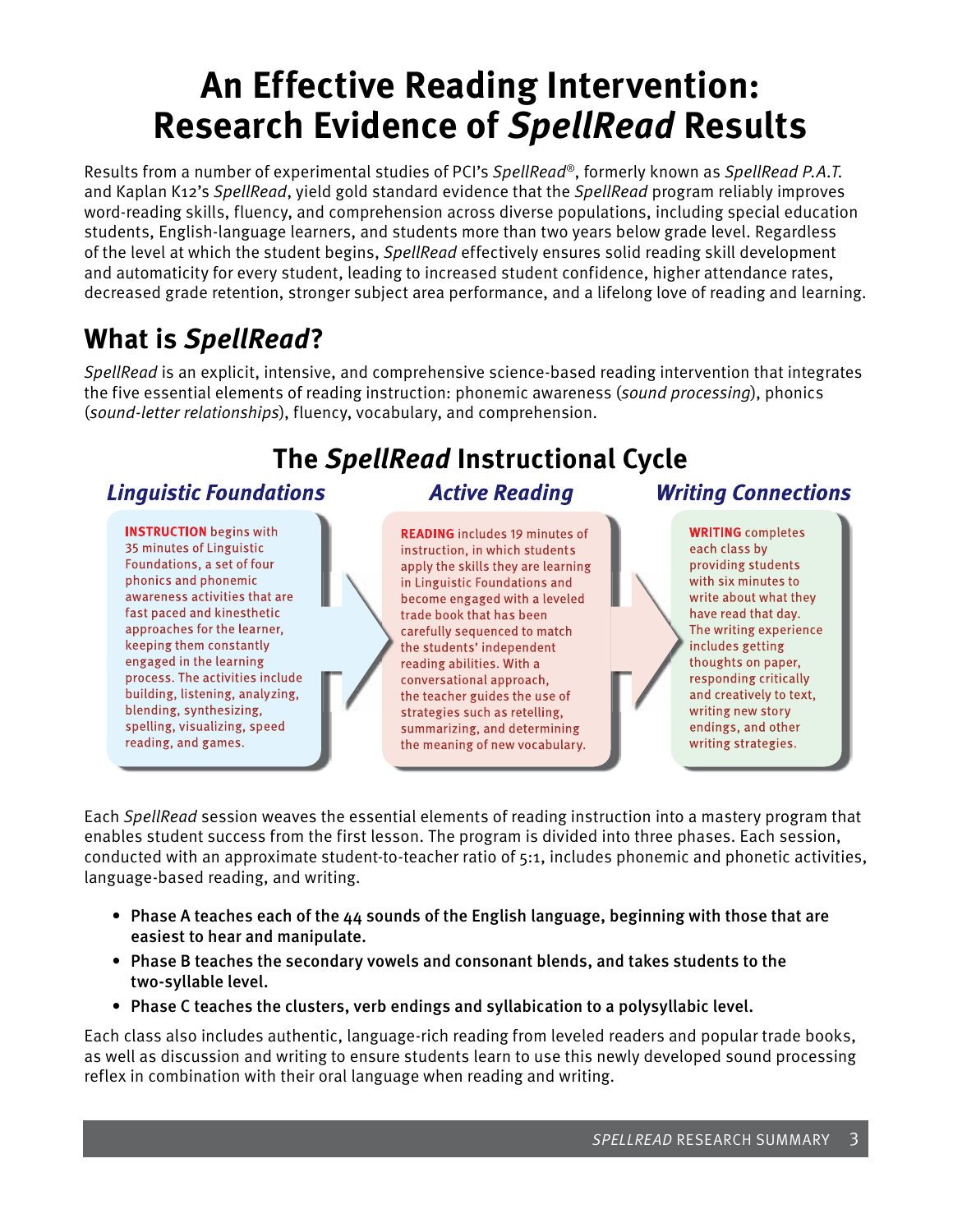### **What is the Research Evidence for** *SpellRead***'s Effectiveness?**

A number of rigorous studies have examined the implementation of *SpellRead* instruction in a variety of settings and locations, with elementary, secondary, and adult students. Findings of these studies are summarized below.

### **Evaluation of** *SpellRead* **by the Florida Center for Reading Research** (Wahl, 2006)**:**

As part of its overall reading research agenda, the Florida Center for Reading Research (FCRR) evaluated the *SpellRead* program. The FCRR identified *SpellRead* as a scientifically based reading intervention program that delivers explicit instruction and practice in phonemic awareness, phonemic decoding, spelling, reading fluency, reading comprehension, and writing.

#### **Results**

The following eight strengths of the *SpellRead* program were identified:

- 1. Multiple and varied phonemic awareness and phonics activities, often in an instructional game format, are a motivating and integral part of the program.
- 2. The explicit, highly structured, step-by-step format, with frequent repetition and immediate feedback can be helpful for struggling readers.
- 3. A priority of the program is the intense focus on fluency, contributing to eventual mastery of skills.
- 4. Review begins each phase to ensure a firm foundation of the previous level's skills.
- 5. The teacher's manual is clear and easy to follow.
- 6. The type of consistent questioning during Share Reading can be effective in guiding students' focus to the gist of the story.
- 7. Written responses to writing clarify whether students understand what they have read.
- 8. Research studies for this program have demonstrated substantial gains across grade levels and among students with differing ability levels.

**No weaknesses were noted.**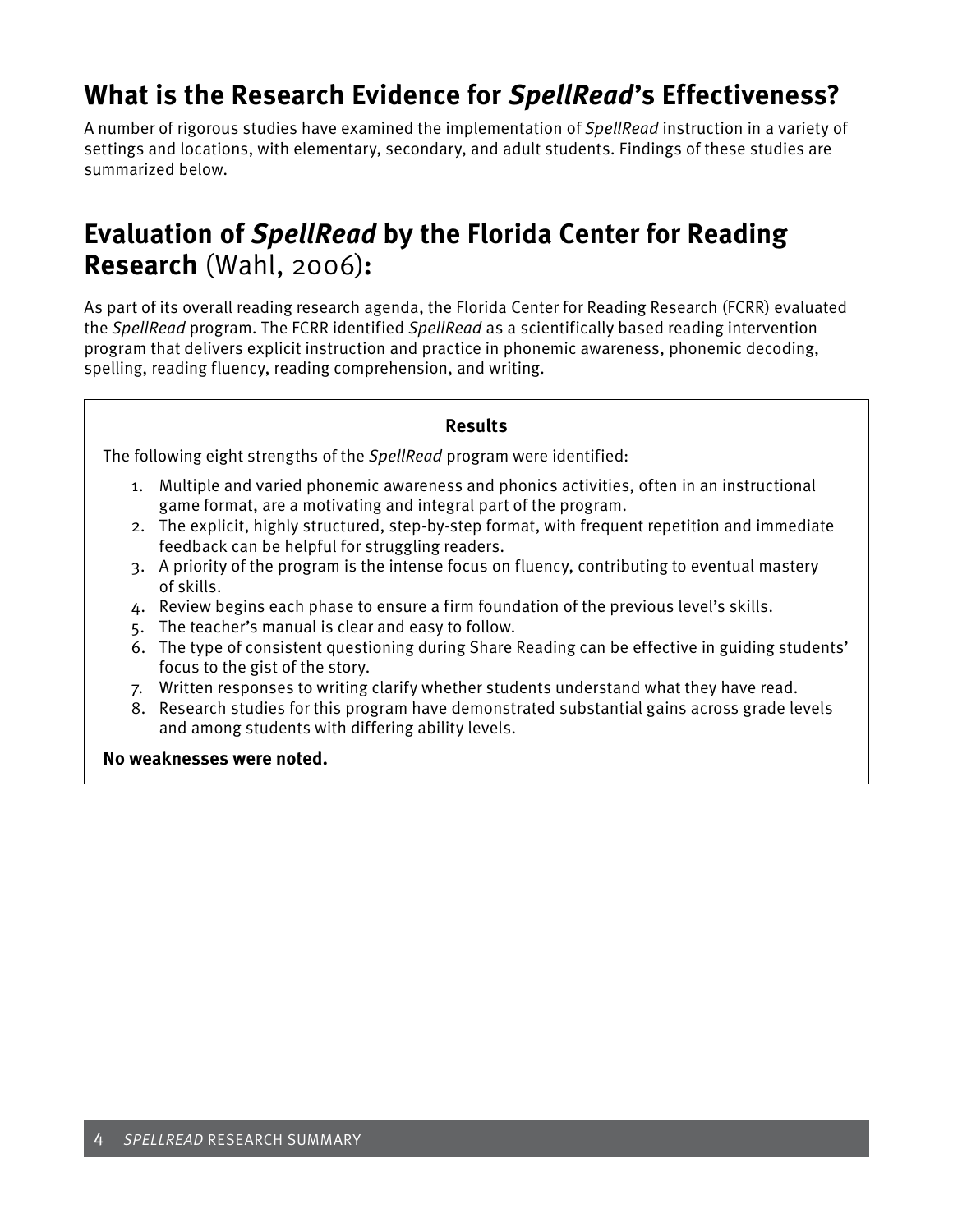### **The Newfoundland Elementary School Study** (Rashotte, MacPhee, & Torgesen, 2001):

In St. John's, Newfoundland, all 171 first- through sixth-grade students in a predominantly low socioeconomic elementary school (75% from families on social assistance, 55% from single-parent homes with low levels of adult literacy) were assessed and 116 were found to be impaired readers based on poor phonetic decoding and word-level reading skills. These 116 students were matched and randomly assigned to either the treatment group (Group-1) or the control group (Group-2). One student from Group 2 moved away and did not take any post-tests. The treatment group received *SpellRead* instruction in groups of three to five same-grade students for approximately 50 minutes per day for eight weeks (35 hours total, or about one-third of the complete *SpellRead* program). The control group received only regular classroom reading instruction. All students in the treatment and control groups were pre- and post-tested via a battery of standardized measures that assessed phonological processing abilities (phonological awareness), word-level reading (word, text reading, and phonetic decoding accuracy), fluency, comprehension, spelling, and verbal ability.

#### **Results**

Post-test-1 was administered at the end of the first eight-week, 35-hour intervention with impressive results. Data were analyzed by grade-level groupings (grades  $1-2$ ,  $3-4$ , and  $5-6$ ). Students in the *SpellRead* treatment group performed significantly better than those in the control group on phonological awareness and decoding, reading accuracy, comprehension, and spelling. Effect sizes were strong for most measures across all grades, even after only one-third of the *SpellRead* program had been completed. (Note: Effect size is a generally accepted measure of potency – the pace at which the student skills improve. An effect size of .2 is considered small, .5 medium, and .8 large.)

- • Average effect sizes for the three phonological awareness measures were .96 for grades  $1-2$ , 1.35 for grades  $3-4$ , and 1.56 for grades  $5-6$ .
- Average effect sizes for phonetic decoding were 1.67 for grades  $1-2$ , 1.81 for grades  $3-4$ , and 2.20 for grades  $5-6$ .
- Average effect sizes for the comprehension measures were 1.48 in grades 1-2, .73 in grades  $3-4$ , and .54 in grades  $5-6$ .

At the end of the first eight weeks, Group-2 (the original control group) received seven weeks (31 hours) of *SpellRead* intervention. These students showed positive results at Post-test-2 similar to those achieved by Group-1 on Post-test-1. Further, growth was sustained from Post-test-1 to Posttest-2 for Group-1 and improved reading skills were evident in students in both groups and across all grade levels, regardless of level of deficiency prior to instruction.

In summary, results of this study showed that *SpellRead*:

- made a significant impact on the reading skills of deficient readers in grades 1 to 6.
- • improved reading skills after only 35 hours of *SpellRead* instruction at all grade levels.
- • was effective for both moderately and severely deficient readers when delivered in groups of three to five students.
- • enabled newly trained, certified teachers, and paraprofessionals to be equally effective.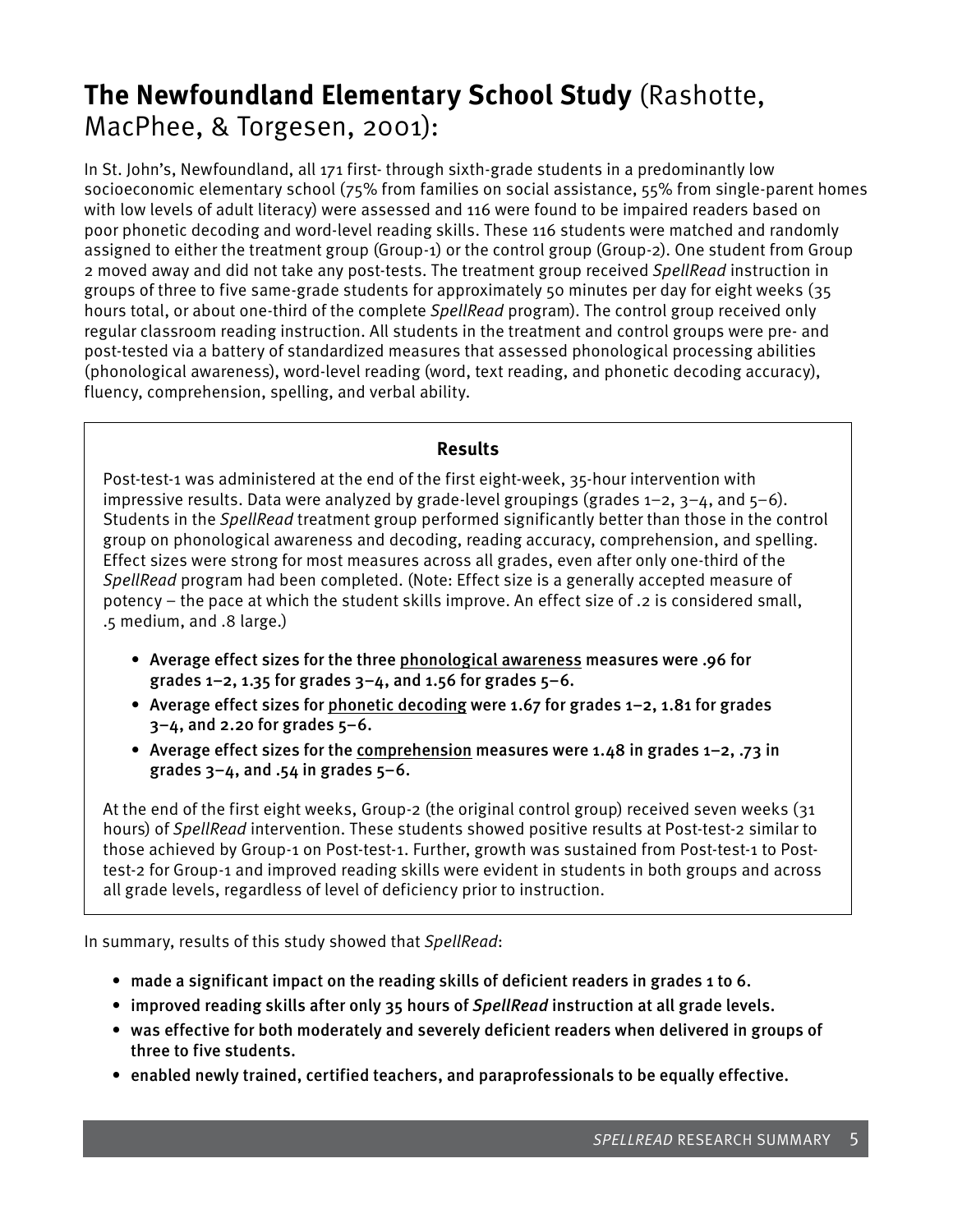# **The Maryland Middle School Study** (Torgesen et al., 2003):

Twenty sixth- and seventh-grade students (mean age: 12 years) received 100 hours of *SpellRead* instruction in daily 70-minute classes provided to groups of four or five students over approximately five months. Predominantly from working class families in suburban Baltimore, 53% of these students were receiving special education services, 60% qualified for free/reduced-price lunch, 45% were Caucasian, 45% were African American, and 10% were of other ethnic backgrounds. Students began the intervention with word-level skills at approximately the 10th percentile and attained scores for phonemic decoding, text reading accuracy, and comprehension that were solidly in the average range, while reading fluency remained an area of relative impairment.

In addition to the *SpellRead* treatment group, a control group of students was randomly assigned to an intervention that emphasized silent reading and larger-group instruction in comprehension strategies, but did not involve explicit instruction in phonemic awareness and decoding.

#### **Results**

The control group showed no significant change in their standard scores from pre-test to post-test, while the *SpellRead* treatment group made very substantial gains (at least one standard deviation) in all areas of reading skill, with the exception of fluency in reading isolated words, so that these students essentially "closed the gap" in reading ability with their same-age classmates.

- Average effect size for phonemic decoding was 3.8.
- Average effect size for reading accuracy was 1.9.
- Average effect size for reading comprehension was 1.3.
- Average effect size for reading rate was 1.7.



These results provide evidence that older children who are severely reading disabled can experience significant gains in both their reading comprehension (ability to understand what was read) and fluency (ability to read at a reasonable rate, smoothly, and without errors). In addition, students achieved these gains rapidly as evidenced by the robust effect sizes.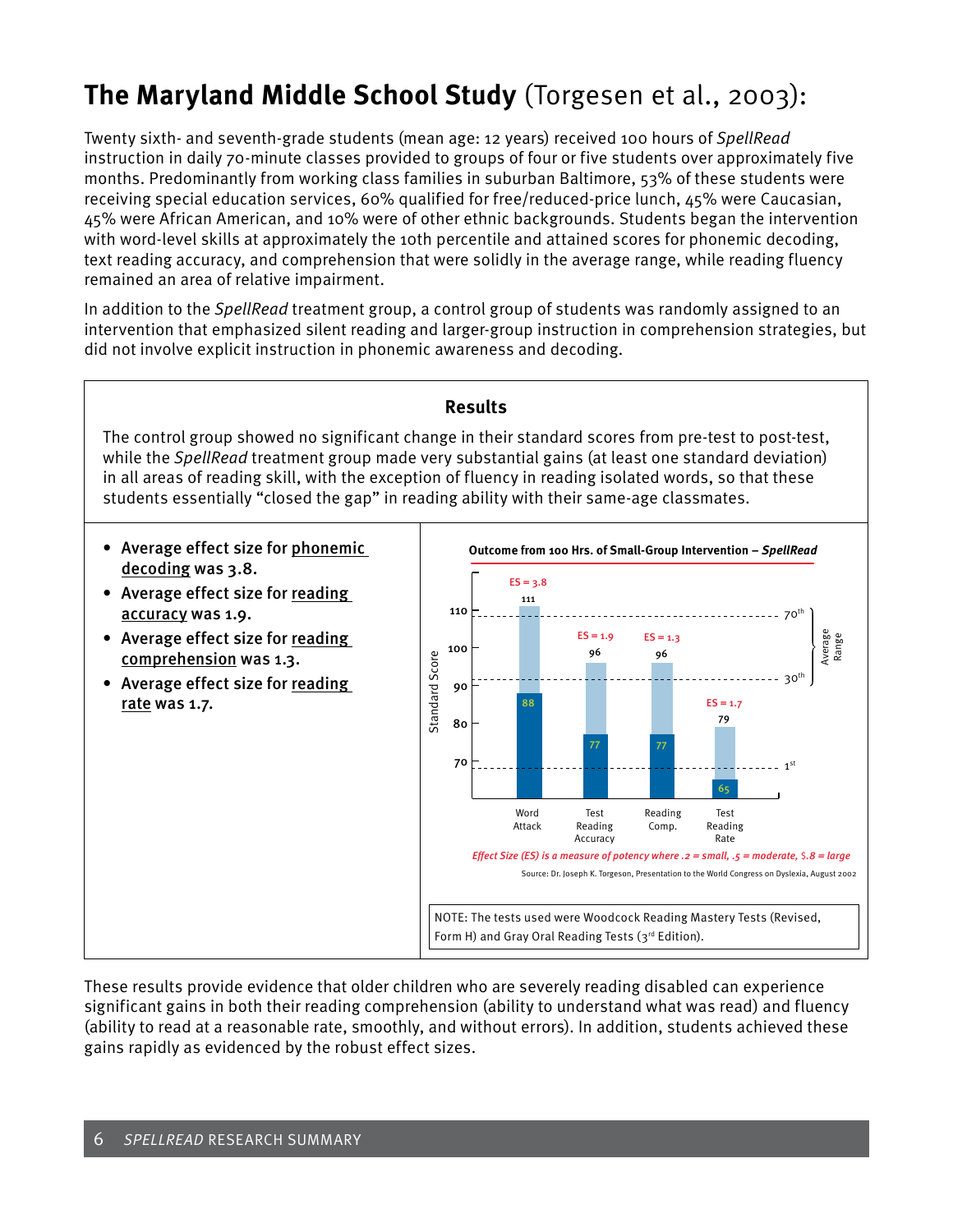# **The Washington, DC-Area Study** (Torgesen et al., 2003):

Forty-eight students, whose average age was 11 years, received *SpellRead* instruction after school in groups of two to four in a clinic setting in suburban Washington, DC. These students were from uppermiddle-class families, and many had previously completed training using other science-based reading interventions. Seventy-nine percent of the students were Caucasian, and 67% were male. This group of students took less time than average to complete *SpellRead* (averaging 60 hours of instruction) because they entered the program with relatively strong skills in phonemic decoding and reading accuracy (close to the bottom of the average range), although they were very impaired in reading fluency.



## **The Florida DIBELS/FCAT Study:**

In 27 Reading First schools in Florida, 480 students (94% were third graders) received an average of 106 hours of a planned 140 hours of small-group *SpellRead* instruction in 2004–2005. (Three hurricanes prevented completion of the entire 140 hours of intervention). Most students completed Phase A and were just starting to move into Phase B in which they learn secondary vowel sounds, consonant blends, and begin to work at a two-syllable level. No students reached Phase C in which they would be taught clusters (e.g., "tion", "sion", "cian", and "tian" are all pronounced "shun"), verb endings, and syllabication while primarily working with real words.

In the fall, prior to *SpellRead* instruction, and again in the spring, after *SpellRead* instruction, these students took the Dynamic Indicators of Basic Early Literacy Skills (DIBELS) assessment, which monitors the development of reading skills and categorizes performance in terms of level of risk for reading failure.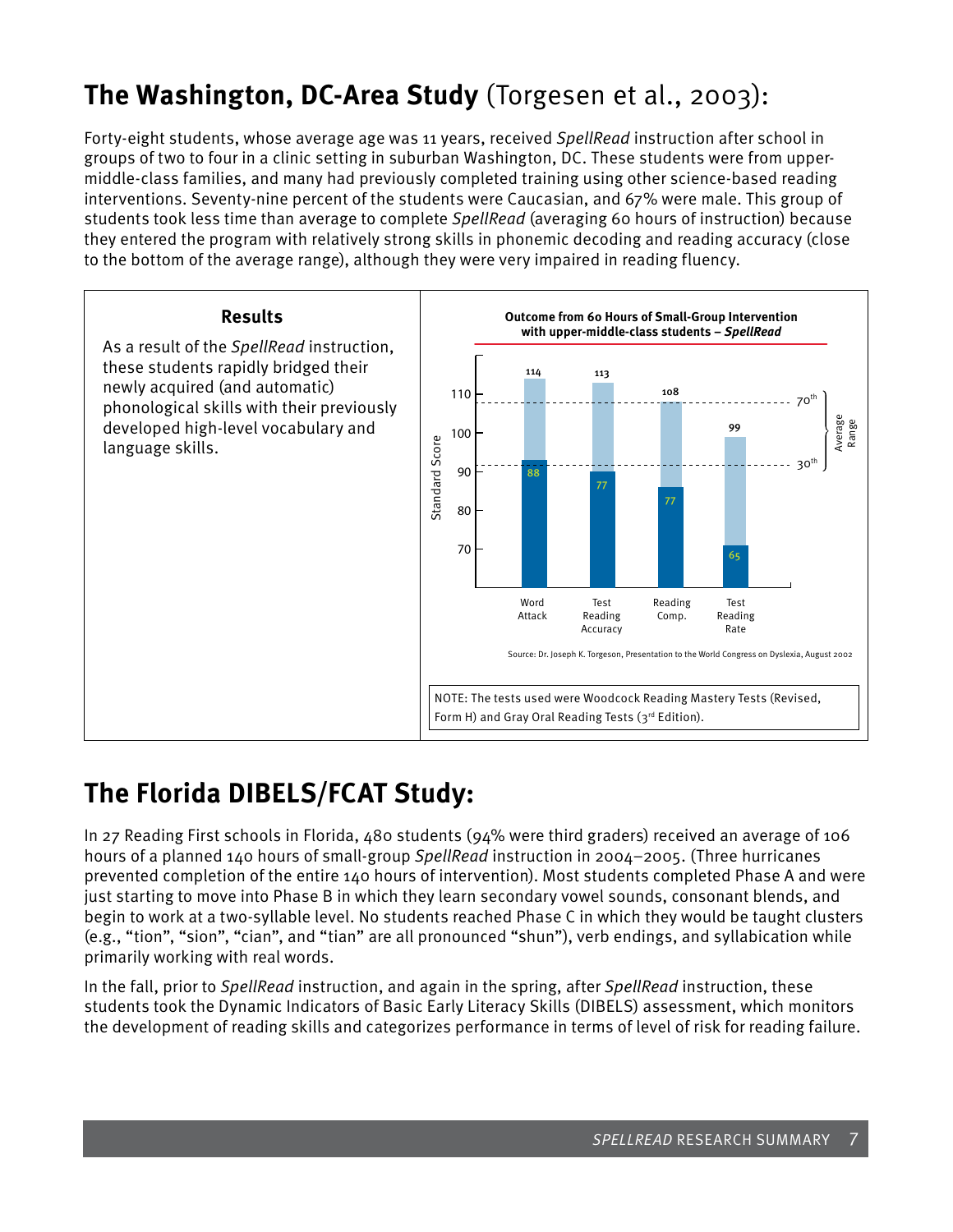

The DIBELS data discussed above compare student progress through the course of the school year, from fall (August 2004) to spring (May 2005). Meanwhile, in March 2005, after receiving only a portion of their *SpellRead* instruction (approximately 65 hours), the 480 students in this sample took the Florida Comprehensive Assessment Test (FCAT) in Reading. The FCAT is a challenging state-wide test that is strongly correlated with the National Assessment of Educational Progress (NAEP). Student performance on the FCAT is categorized according to five achievement levels, with Level 1 indicating that the student has demonstrated little success with the challenging content of the Sunshine State Standards and Level 5 indicating that the student has demonstrated success with the most challenging content of the standards.



8 *SpellRead* Research SUmmary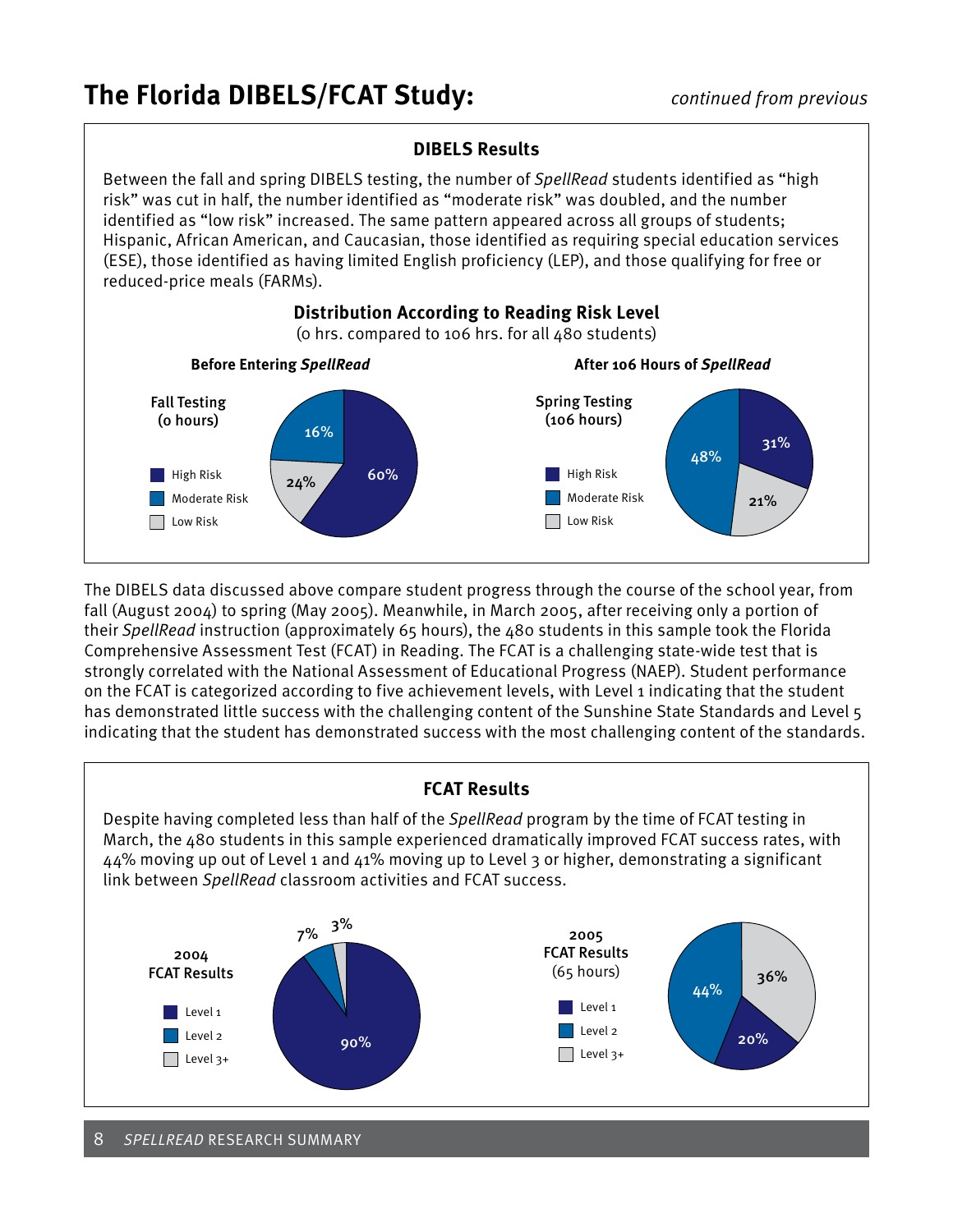## **The Power4Kids Study** (Torgesen et al. 2006):

The Power4Kids Study was designed to answer questions about what kinds of reading interventions work for which students. The study evaluated four widely used intensive, small-group intervention programs for elementary-level struggling readers. The four programs, selected by members of the Scientific Advisory Board of the Haan Foundation for Children, were *SpellRead*, *Corrective Reading*, *Failure Free Reading*, and *Wilson Reading*.

Fifty schools from 27 school districts in Pennsylvania were randomly assigned to one of the four interventions. Within each school, students in grades three and five identified as struggling readers by their teachers, and scoring at or below the 30<sup>th</sup> percentile on word-level reading and at or above the 5<sup>th</sup> percentile on a test of verbal ability, were randomly assigned to a treatment or control group.

In all, 772 students participated in the study, receiving small-group instruction in one of the four interventions for approximately 50 minutes per day from November 2003 through May 2004. Treatmentgroup students received an average of 90 hours total of small-group intervention instruction over the course of the study. Control-group students received a similar amount of reading instruction to those in the treatment groups, while the kind of instruction control-group students received was considered similar to what they would ordinarily have received in their schools.

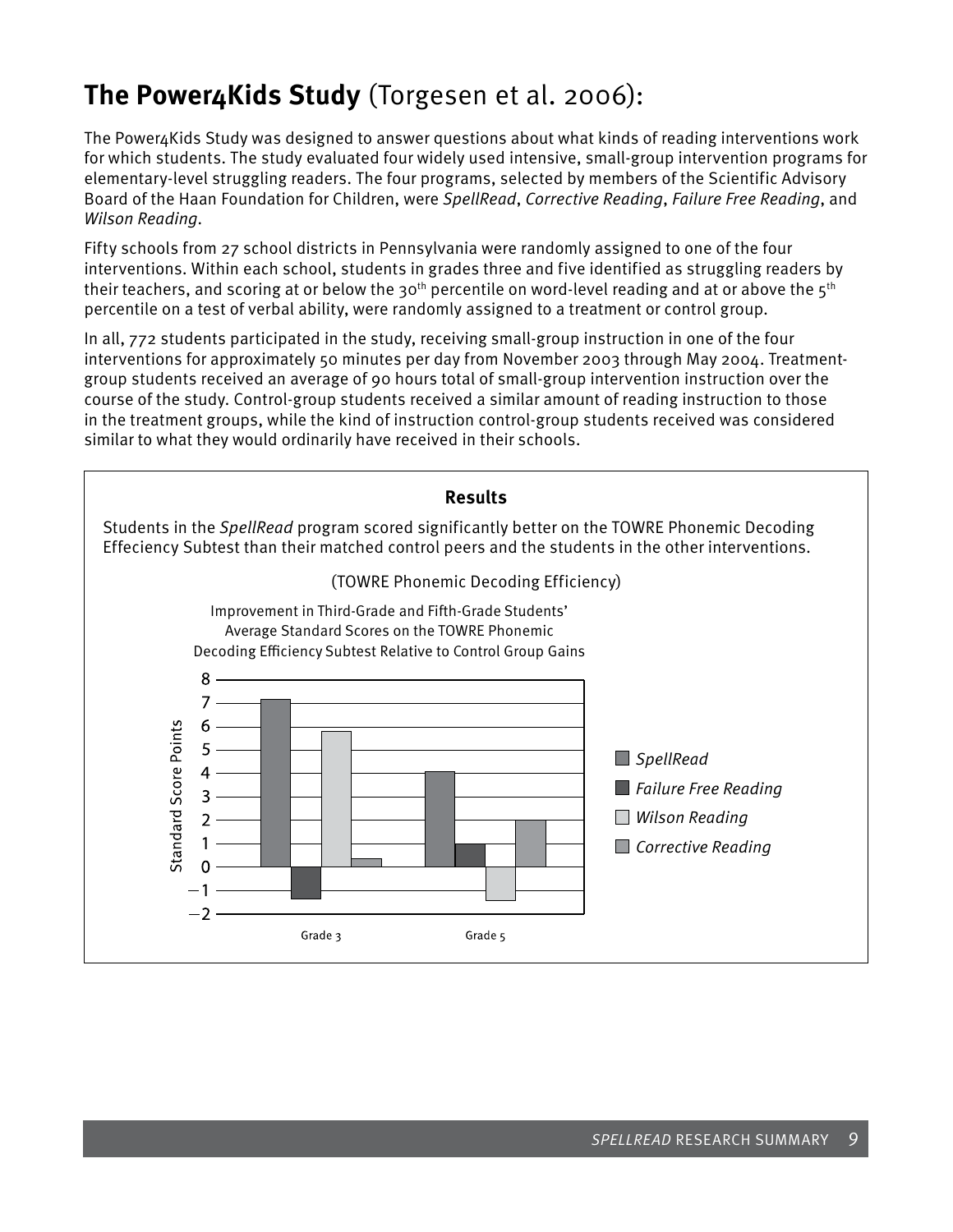### **Evaluation of** *SpellRead* **Instruction with Incarcerated Youth** (Rashotte, 2001):

Thirteen male youths at a detention center in Whitbourne, Newfoundland, were selected for *SpellRead* instruction based upon low scores on the Woodcock Reading Mastery Test. The mean age of the group was 17.4, with ages ranging from 16.4 to 18.1. Each participant was given a complete pre-test battery of reading tests prior to *SpellRead* instruction, and the same tests were re-administered at the end of his participation in the *SpellRead* program, which usually coincided with his release from the center.

Participants received *SpellRead* instruction in groups of two or three in 90-minute sessions two to three times per week. The average number of hours of instruction completed by the participants was 23, within a range of 10 to 46 hours. Most participants worked only on the first phase of the program, since the length of their incarceration did not allow time for the entire *SpellRead* program.

| Mean Standard Scores (SD) on Reading Measures and after SpellRead Instruction |                 |            |      |  |  |
|-------------------------------------------------------------------------------|-----------------|------------|------|--|--|
| <b>Reading Measure</b>                                                        | <b>Pre-test</b> | Post-test  | Gain |  |  |
|                                                                               | <b>Accuracy</b> |            |      |  |  |
| Word Identification                                                           | 75.8(15.5)      | 81.2(16.9) | 5.4  |  |  |
| <b>Word Attack</b>                                                            | 80.8(15.7)      | 84.1(11.0) | 3.3  |  |  |
| $GORT - 3$ Accuracy                                                           | 79.6(15.5)      | 87.7(21.0) | 8.1  |  |  |
|                                                                               | <b>Fluency</b>  |            |      |  |  |
| $GORT - 3 Rate$                                                               | 76.2(17.2)      | 81.2(15.6) | 5.0  |  |  |
|                                                                               | Comprehension   |            |      |  |  |
| $GORT - 3$ Comprehension                                                      | 78.1(20.4)      | 85.4(22.2) | 7.3  |  |  |

The results of this study indicate that it is possible to significantly increase the reading skills of low achieving incarcerated youths using an intensive, small-group reading program that is phonologically based, yet combines reading for meaning.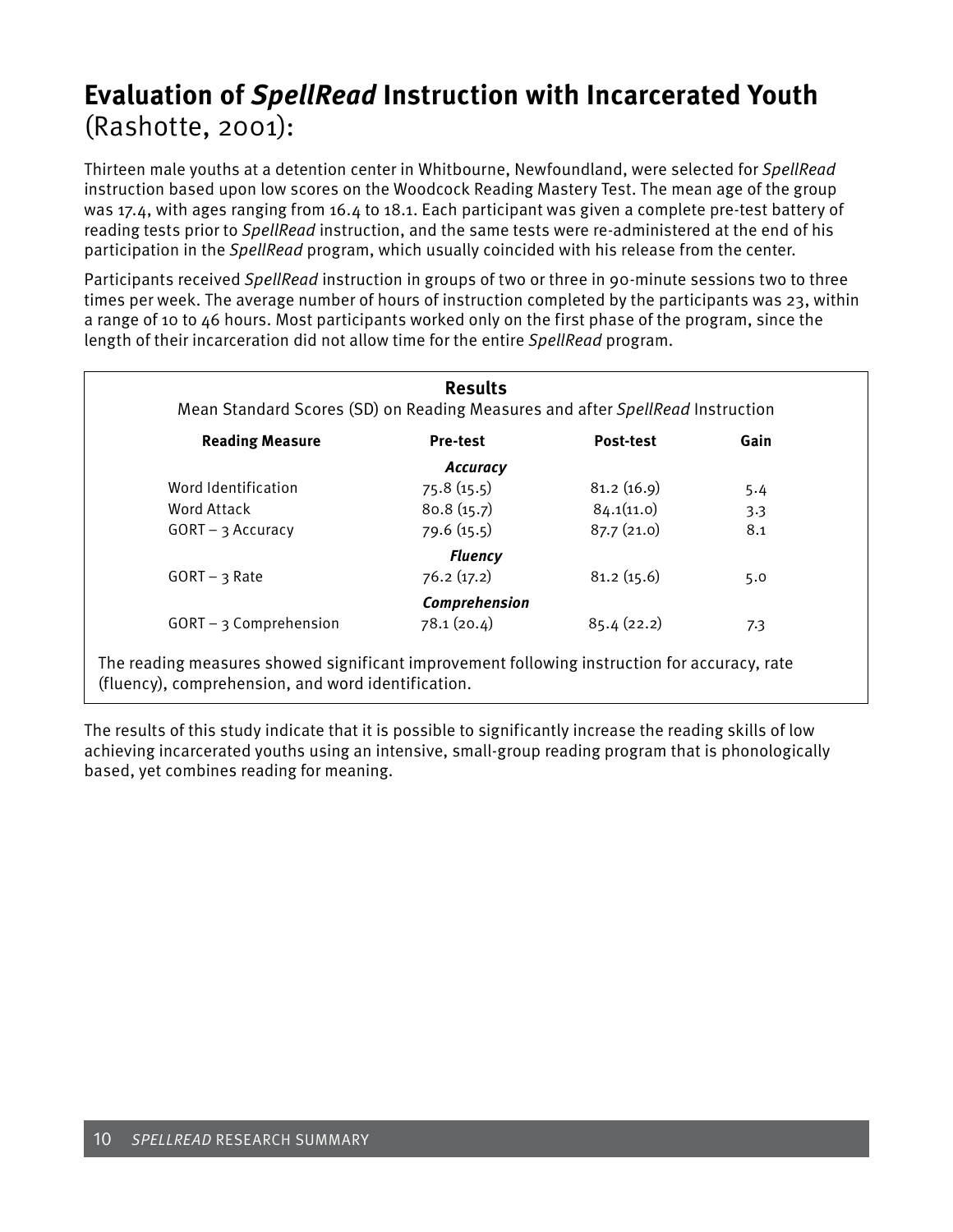### **The** *SpellRead* **Study of 19 Adult Students**  (MacDonald, & Cornwall, 1995):

Independent evaluators, Dr. Wayne MacDonald, an American Board-certified clinical neuropsychologist and head of the Department of Psychology at the IWK Grace Health Centre in Halifax, Nova Scotia, and his colleague, Dr. Anne Cornwall, a psychologist, assessed the effectiveness of *SpellRead* with groups of adult students. In one of these groups, 19 adults, 13 males and 6 females ranging in age from 19 to 56, received an average of 76 sessions of *SpellRead* instruction.

| <b>Results</b><br>Mean Grade-Level Equivalent Scores for 19 Adult SpellRead Students |                 |                  |                |  |  |
|--------------------------------------------------------------------------------------|-----------------|------------------|----------------|--|--|
| <b>Reading Measure</b>                                                               | <b>Pre-test</b> | <b>Post-test</b> | Gain           |  |  |
| <b>Rosner Auditory Analysis Test</b>                                                 | Grade 1         | Grade 6          | 5              |  |  |
| <b>Woodcock Reading Mastery</b><br>Test - Word Attack                                | Grade 2.8       | Grade 10.1       | 7.3            |  |  |
| <b>Woodcock Reading Mastery</b><br>Test - Word Identification                        | Grade $4.7$     | Grade 8.3        | 3.6            |  |  |
| <b>Schonell Spelling Test</b>                                                        | Grade $4.3$     | Grade 6.3        | $\overline{2}$ |  |  |
| <b>Gray Oral Reading Test</b><br>- Reading Comprehension                             | Grade 4.4       | Grade 9.2        | 4.8            |  |  |

These dramatic statistical results were augmented in Dr. MacDonald's report by his observation regarding student satisfaction. In his words: "We were also deeply moved by the very profound effects your program has had on the personal lives of your students. They spoke with pride of their recent successes and appeared to have a renewed sense of optimism for the future."

# **The** *SpellRead* **Study of 50 Adult Students** (Cornwall, 1998):

Dr. Wayne MacDonald and Dr. Anne Cornwall also evaluated the effectiveness of *SpellRead* instruction with another group of 50 adult students. These students ranged in age from 18 to 56, with a mean age of 31.7 years, and received an average of 491 hours of instruction (98 sessions over 19.6 weeks), although actual hours of instruction received ranged from 200 to 800.

|                                                               | <b>Results</b>  | Mean Grade-Level Equivalent Scores for 50 Adult SpellRead Students |      |
|---------------------------------------------------------------|-----------------|--------------------------------------------------------------------|------|
| <b>Reading Measure</b>                                        | <b>Pre-test</b> | Post-test                                                          | Gain |
| <b>Woodcock Reading Mastery</b><br>Test - Word Attack         | Grade 2.7       | Grade 6.4                                                          | 3.7  |
| <b>Woodcock Reading Mastery</b><br>Test - Word Identification | Grade 4.4       | Grade 7.6                                                          | 3.2  |
| <b>Schonell Spelling Test</b>                                 | Grade 3.9       | Grade 6.4                                                          | 2.5  |
| <b>Gray Oral Reading Test</b><br>- Reading Comprehension      | Grade $4.3$     | Grade 7.0                                                          | 2.7  |

This study further validates the effectiveness of the *SpellRead* program in substantially improving the word-level reading, spelling, and reading comprehension skills of adult students.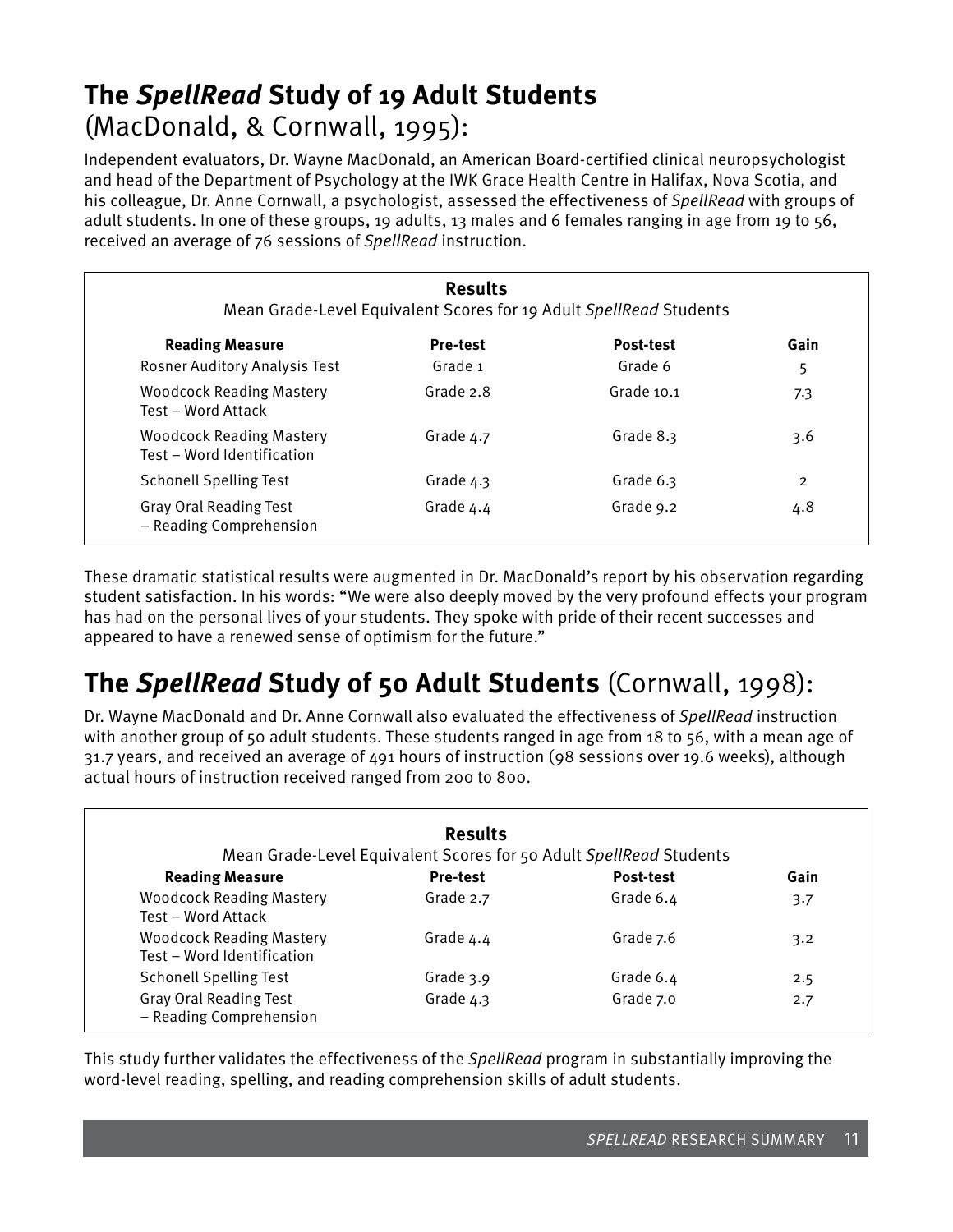## **Conclusion**

The findings from these studies, taken together, provide robust evidence that the *SpellRead* program is effective in helping students with a variety of risk factors to become fluent, accomplished readers.

### **Systematic Instruction for Sustainable Results:**

Students in none of these studies completed the entire *SpellRead* program, yet in every case foundational skills of the *SpellRead* students were shown to be emerging in a consistent pattern that demonstrates word-level skill mastery with a degree of automaticity enabling effortless decoding of new vocabulary. When skills are purposefully, intensively, and systematically developed in the following order, the gains will be robust and sustainable because students will be equipped to continue to move on to increasingly complex texts:

- 1. Phonemic and phonetic skills emerge first and quickly move toward mastery levels.
- 2. Decoding skills emerge next and move above grade level, with students gaining automaticity as these skills are mastered.
- 3. Oral reading comprehension develops as working memory is freed from the need to focus on word-level decoding. (NOTE: comprehension measures that use the Cloze method are a far better measure of a student's vocabulary and contextual reasoning skills than those of reading comprehension ability.)
- 4. Oral vocabulary that students already possess becomes more available and useable as phonemic efficiency grows.
- 5. Fluency (rate) improves.
- 6. Spelling improves.

### **Essential Conditions for Success:**

In order to ensure effective implementation of the *SpellRead* program, several elements must be in place:

- 1. Sufficient intervention time. It is vital that the 60 minutes of daily intensive, systematic, and focused instruction required by the *SpellRead* design be provided consistently, so that all students move through all phases of the program.
- 2. Sufficient fidelity to the instructional design. *SpellRead* groups should contain no more than three to five students grouped according to diagnostic test results, and should be conducted in a quiet space free from distractions. Each *SpellRead* session should include all three components: explicit phonemic and phonetic exercises, high-interest, language-rich reading, and writing.
- 3. Sufficient monitoring of student progress. *SpellRead* instructors enter specific formative assessment data into an online system each week, ensuring that students are mastering the intended sequence of skills. These data are used to guide ongoing instruction.
- 4. Sufficient teacher training and support. *SpellRead* instructors possess strong, efficient auditory processing, phonological, reading, and writing skills. Training, materials, and support should ensure that every teacher understands the *SpellRead* methodology and rationale and is equipped to deliver the highest quality of instruction to students. Building-level knowledge of the program and support from principals, classroom teachers, parents, and support staff are also necessary to guarantee the program's success.